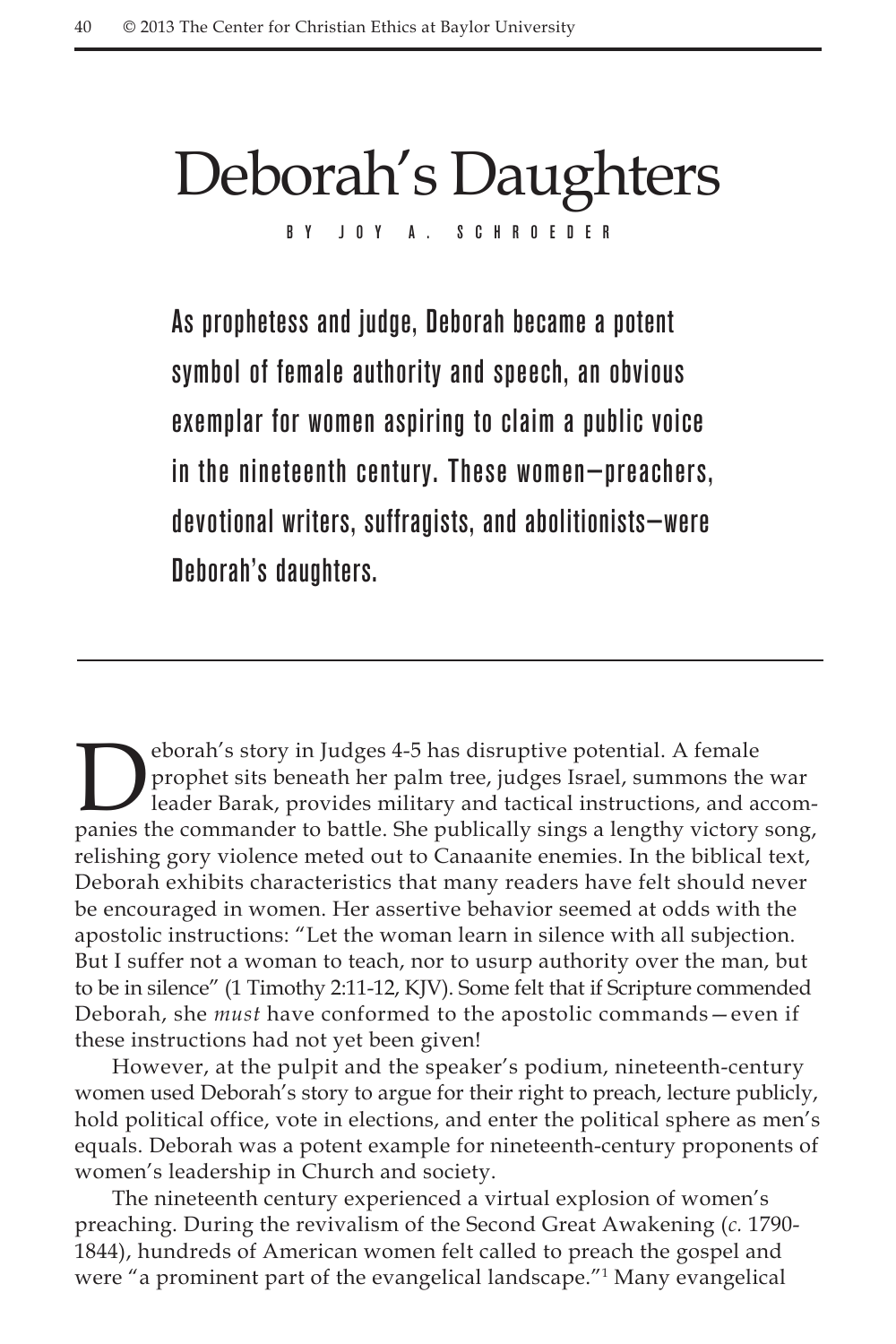Protestants, especially in Methodist and Baptist traditions, regarded women's preaching as a sign that they were living in "the latter days," when the Holy Spirit would be poured out upon male and female alike (Joel 2:28-29). Though numerous nineteenth-century clergymen *did* support women's right to speak publicly, women preachers and exhorters encountered considerable opposition from detractors.2 They were regularly challenged and obligated to justify their ministry.

# WOMEN PREACHERS AND THE PROPHETESS

Harriet Livermore (1788-1868), a white New England preacher licensed in the Baptist tradition, was the first woman to preach to Congress—delivering a fiery ninety-minute address in the chamber of the House of Representatives in 1827.3 (President John Quincy Adams had to sit on the steps because the gallery was filled!) Livermore's autobiography reports her struggles to be accepted as an itinerant preacher.<sup>4</sup> Scriptural women were sources of personal comfort to Livermore as she took relish in female accomplishments: "How lovely, my dear sister, was female piety in…Deborah, as she marched by Barak's side, at the head of an army, prepared for battle against the idolatrous heathen; or returning home with a song of praise to the God of battles, for avenging his people, or seated in her dwelling amid the palm grove, as Israel's teacher, counselor and judge." After praising Miriam, Huldah, and Anna, she concludes: "I glory in Scripture's female worthies."5

In 1846, Zilpha Elaw (*c.* 1790-?), an African-American who preached in the Methodist tradition, wrote an autobiography describing her preaching journeys in North America and Great Britain. Elaw reports evangelistic successes among black and white listeners, but also recounts verbal opposition and threats. She defended herself with the example of Deborah. When an unnamed Methodist woman derisively told Elaw to join the Quakers, for there was no place for female preachers in Methodism, she responded: "The…Lord, who raised up Deborah to be a prophetess, and to judge His people, and inspired Hulda[h] to deliver the counsels of God, sent me forth not as a Quakeress but a Methodist…."6

Frances Willard (1839-1898), a white Methodist speaker and president of the National Woman's Christian Temperance Union, used examples of biblical women like Deborah to challenge literalist readings of biblical texts that enjoined women's silence. In *Woman in the Pulpit,* Willard uses a homey cooking metaphor: "A pinch of commonsense forms an excellent ingredient in that complicated dish called Biblical interpretation…."7 She observed that most biblical commentators have been men: "We need women commentators to bring out the women's side of the book; we need the stereoscopic view of truth in general, which can only be had when woman's eye and man's together shall discern the perspective of the Bible's full-orbed revelation."8 To demonstrate that Scripture itself opposes universal literal application of commands concerning women's silence and subjection, she created a chart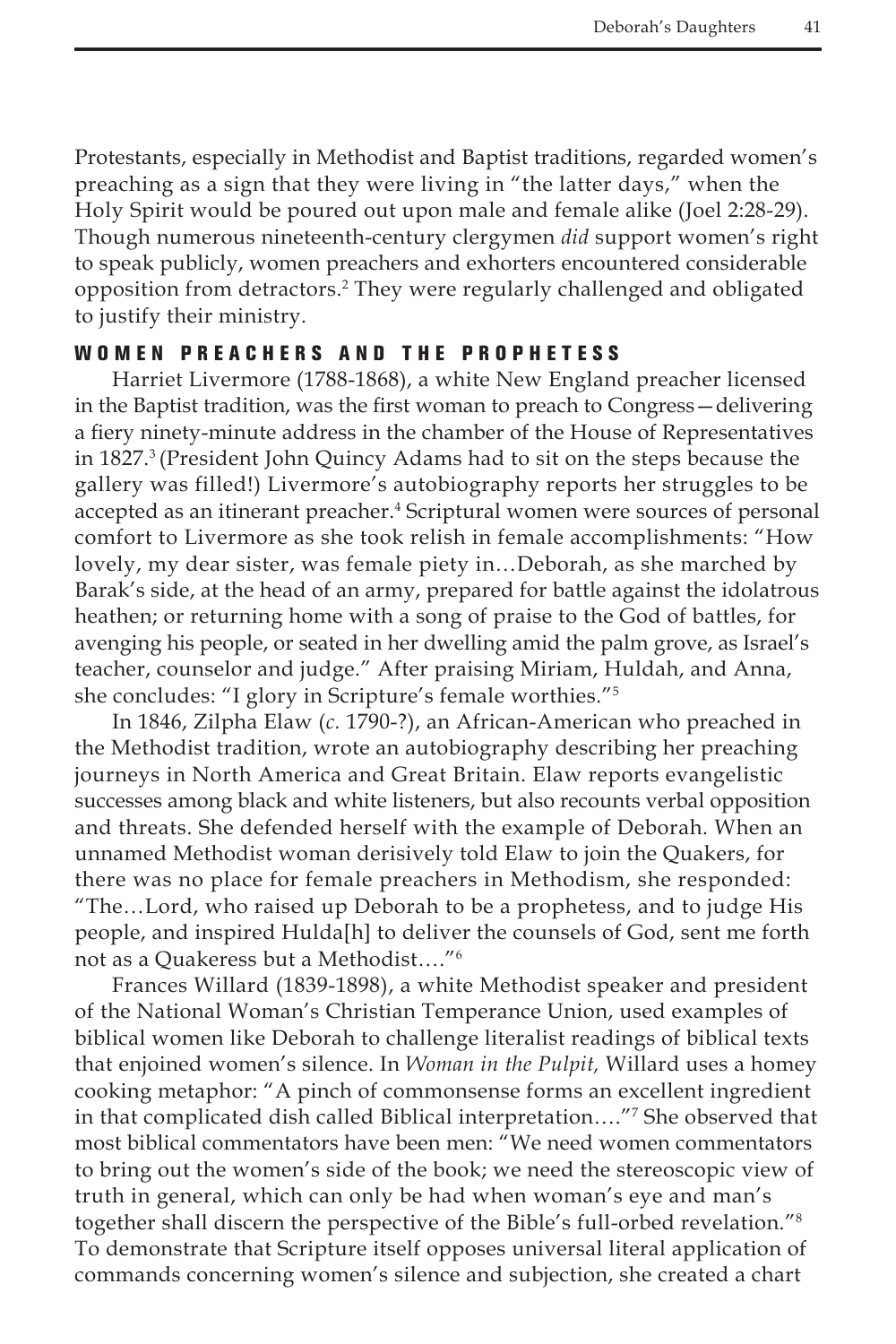in which each of seven Pauline hierarchical statements was rebutted by other words from Scripture supporting women's ministry. Willard placed Judges 4-5 into direct opposition to 1 Timothy 2:12.9

After listing many biblical examples, Willard concludes: "There are thirty or forty passages in favor of woman's public work for Christ, and only two against it [1 Timothy 2:11 and 1 Corinthians 14:34-35], and these are not really so when rightly understood."10 Imitating the roll call of male heroes named in Hebrews 11:32-34, she writes stirringly: "Time would fail to tell of Miriam, the first prophetess, and Deborah, the first judge…. Suffice it to say that these all stand forth the equal stewards with their brethren of God's manifold grace."<sup>11</sup>

In Judges 5:7 Deborah calls herself "a mother in Israel." Some female preachers mentioned Deborah's maternal role to insist that public positions were not inconsistent with motherhood and femininity. A woman speaking publicly could remain feminine*.* In 1859, prominent Methodist evangelist Phoebe Palmer (1807-1874) wrote a lengthy defense of women's speaking, insisting that women do not become "unfeminine" if God raises them up for extraordinary responsibilities in church or civil government. Using Deborah as example, Palmer asserted that "the God of Providence will enable [a woman] to meet the emergency with becoming dignity, wisdom, and womanly grace."<sup>12</sup> The situation called for the prophetess's courage and leadership, but this did not make her "unwomanly": "the holy zeal of this mother in Israel nerved her for the conflict, and, with…faith and courage… she led forth the armies of God to glorious conquest. Yet who talked of Deborah as overstepping the bounds of womanly propriety, in either judging Israel, or in leading forth the armies of the living God to victory?"13 Deborah's victory song curses the people of Meroz, who did not join the Israelites in rebelling against their oppressors (Judges 5:23). Palmer creatively exegeted this passage to reproach those who reject the leadership of a woman called by God. She conjectures that perhaps the Merozites contained "whisperers" who stirred up dissent against Deborah's female leadership. Palmer's words conveyed an ominous warning to women's detractors. The Merozites "brought down the curse of the God of battles" on themselves. Their "names are written in the dust, while the name of this ancient prophetess, who led Israel forth to victory, stands recorded in the Book of eternal remembrance."14 No doubt the same shall happen to small-minded enemies who malign Palmer and her sister exhorters!

Women preachers in the Salvation Army were popularly known as "Hallelujah Lasses." In 1859, Salvation Army co-founder Catherine Mumford Booth (1829-1890) published a pamphlet defending women's preaching. Against detractors who regard "the public exercises of women" as "unnatural and unfeminine," she responds that such opponents have mistaken custom for "nature." As proof of the "natural" ministerial abilities of women, Booth observes that Deborah's leadership was accepted without objection: "the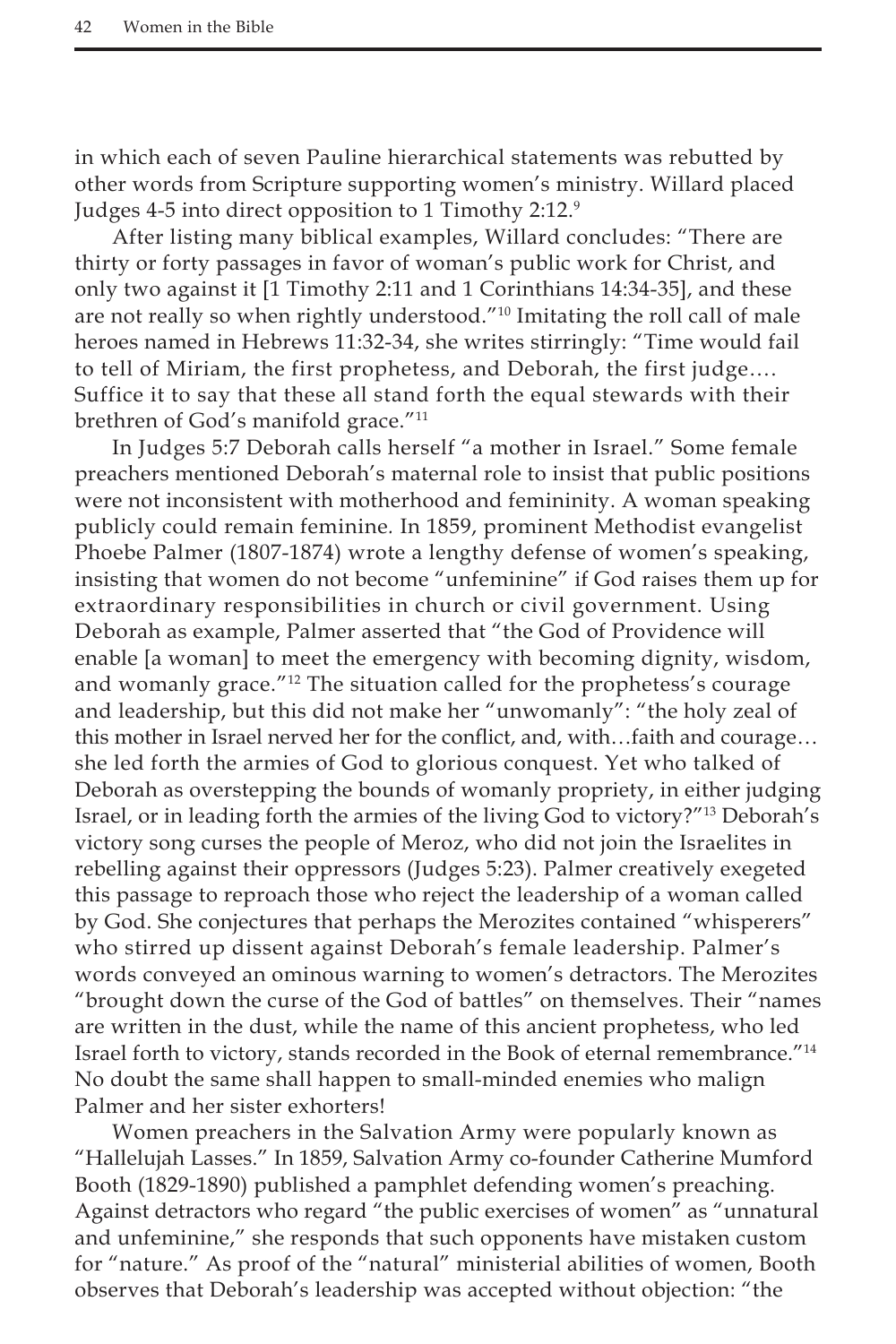authority of Deborah as a prophetess…was acknowledged and submitted to as implicated in the cases of the male judges who succeeded her. Secondly, she is made the military head of ten thousand men, Barak refusing to go to battle without her…. In the light of such passages as these, who will dare to dispute the fact that God did…endow His handmaidens with the gifts and calling of prophets answering to our present idea of preachers."15

## STIRRING THE IMAGINATION: DEVOTIONAL WRITINGS FOR WOMEN

Deborah was frequently treated in collections of short inspirational biographies of biblical women. The writers—some of whom were also novelists—imaginatively entered into Bible stories, providing their own details and conjectures. They encouraged female readers to appreciate their own gifts and recognize that they had a worthy heritage. Deborah shows that female virtue could be put into public service.

Grace Aguilar (1816-1847) was a British Jewish novelist whose widelyread biographical collection *Women of Israel* argued that ancient Israelite women held a higher status than women did in either the Judaism or British society of her day. Aguilar's treatment of Deborah supported her defense of Judaism as she countered prevailing claims that Christianity had elevated women's status. Likewise challenging the Jewish community, she called for expanded women's rights. Since Deborah is introduced in Judges 4 "so naturally," without any explanation about why a woman held the office of

prophetess and judge, "we cannot possibly believe her elevation to be an extraordinary occurrence, or that her position as a wife forbade her rising above mere conjugal and household duties."16 If women had been on a social par with slaves or heathens, Deborah could never have held such authority. Nor would Barak have refused to go to battle without her. Being wife or mother was perfectly compatible with being a public

Women devotional writers imaginatively entered into the stories of Deborah, providing their own details and conjectures. They encouraged female readers to appreciate their gifts and recognize that they had a worthy heritage in public service.

leader. Her husband Lappidoth (Judges 4:4) supported her. Aguilar continues:

Yet the history of Deborah in no way infers that she was neglectful of her conjugal and domestic duties…. To a really great mind, domestic and public duties are so perfectly compatible, that the first need never be sacrificed for the last. And that Lapidoth in no manner interfered with the public offices of his wife, called as she was to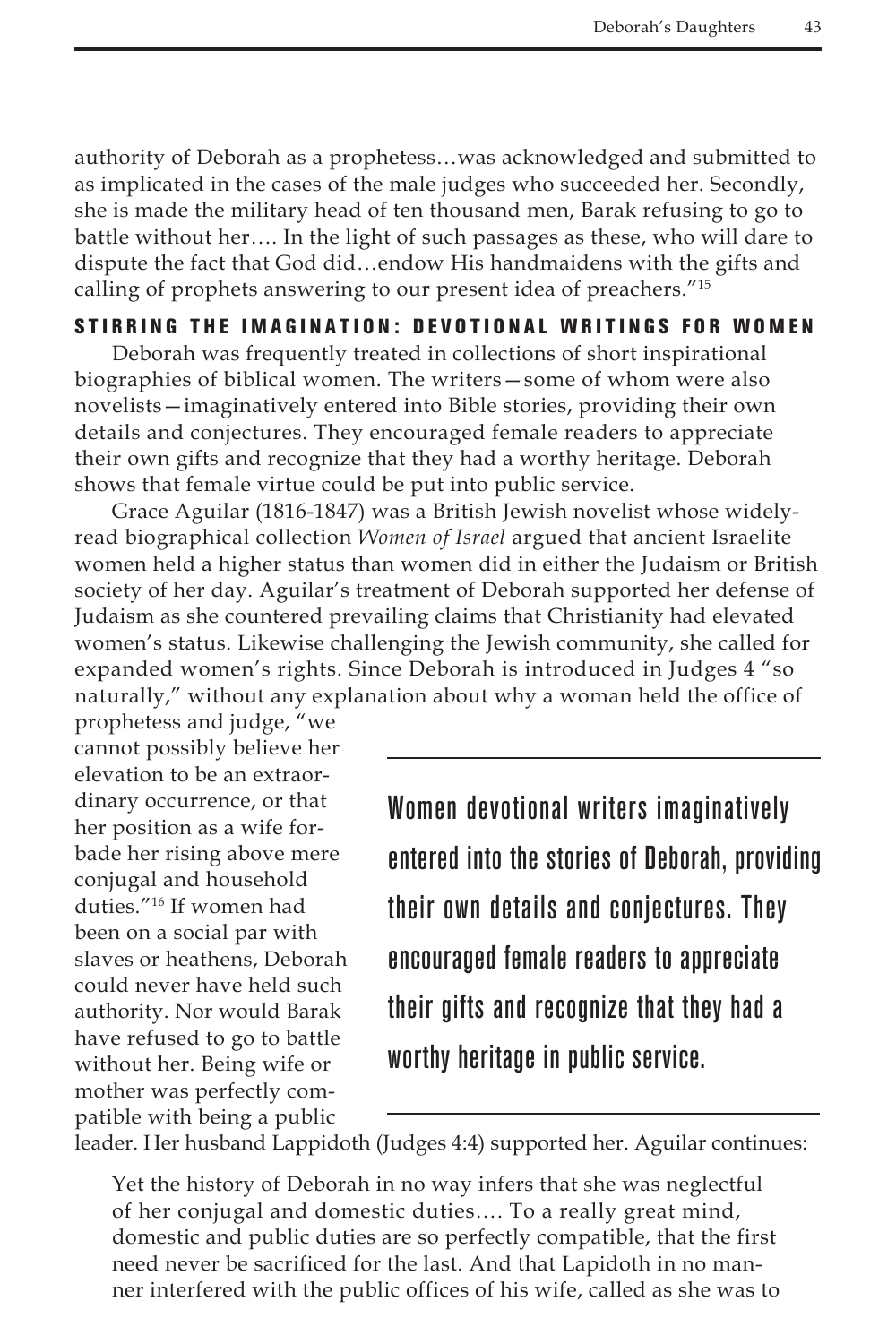them by God Himself through His gifts, infers a noble confidence and respectful consideration towards her, evidently springing at once from the national equality and freedom tendered to Jewish women; and from a mind great enough to appreciate and value such talents even in a woman; a greatness not very often found in modern times.<sup>17</sup>

Social activist Harriet Beecher Stowe (1811-1895), best known for her abolitionist novel *Uncle Tom's Cabin,* wrote a work entitled *Woman in Sacred History,* demonstrating that strong female leaders are consistent with biblical values. Stowe envisions Israelite society as respecting and encouraging the leadership of women like Deborah:

It is entirely in keeping with the whole character of the Mosaic institutions, and the customs of the Jewish people, that one of these inspired deliverers should be a woman. We are not surprised at the familiar manner in which it is announced, as a thing quite in the natural order, that the chief magistrate of the Jewish nation, for the time being, was a woman divinely ordained and gifted.<sup>18</sup>

Barak's refusal to go to war without Deborah (Judges 4:8) was a mark of his profound respect for Deborah and proof of the honor which Israelites showed to women leaders: "The warlike leader of the nation comes to her submissively, listens to her message as to a divine oracle, and obeys."<sup>19</sup> Stowe observes that her husband Lappidoth's name is preserved only because of Deborah: "The prophetess is a wife, but her husband is known to posterity only through her."20

Commenting on Deborah's song (Judges 5), Stowe assumes that Deborah must have written many other poems. With poignant wistfulness, she laments that no other poetry from this prophetess is extant. This poem, together with the songs of Hannah (1 Samuel 2:1-10) and the Virgin Mary (Luke 1:46-55)**,** are remnants of a flourishing women's culture that is all but forgotten. A vibrant tradition of women poet-prophets has passed away, most of their works lost to the ages:

 And as this song dies away, so passes all mention of Deborah. No other fragment of poetry or song from her has come down from her age to us. This one song, like a rare fragment of some deep-sea flower, broken off by a storm of waters, has floated up to tell of her. We shall see, as we follow down the line of history, that women of this lofty poetic inspiration were the natural product of the Jewish laws and institutions. They grew out of them, as certain flowers grow out of certain soils.21

Deborah's poem in Judges 5 is a vestige of an elusive and irretrievable women's history, a heritage which must have been fuller and richer than the extant historical sources have preserved.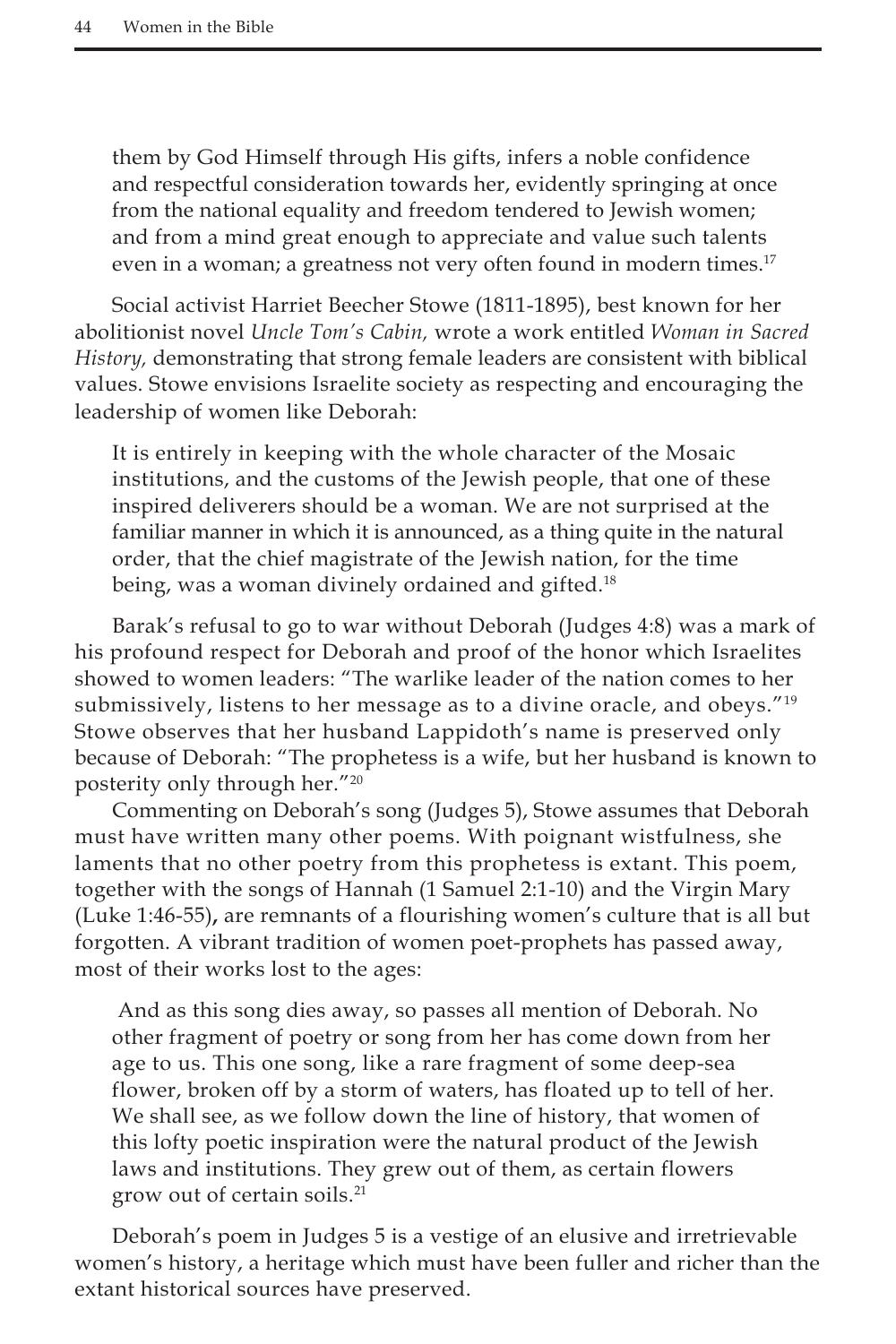### S U F F R A G I S T S , A B O L I T I O N I S T S , A N D J U D G E D E B O R A H

The most celebrated and vilified example of nineteenth-century female commentary was Elizabeth Cady Stanton's *Woman's Bible*, published in two parts in 1895 and 1898*.* Stanton asserts that "Lapidoth" was a place name rather than the prophetess's husband. Stanton's beliefs about Jewish patriarchy cause her to believe that Deborah must have been unmarried: "Indeed Deborah seems to have had too much independence of character, wisdom and selfreliance to have ever filled the role of the Jewish idea of a wife.<sup>"22</sup> Given Deborah's prominence, Stanton is indignant that Deborah had been omitted from the roll call of the great heroes in Hebrews 11:32: "Though she was one of the great judges of Israel for forty years, her name is not on the list, as it should have been, with Gideon, Barak, Samson and Jephthah. Men have always been slow to confer on women the honors which they deserve."<sup>23</sup>

Appointed to comment on Judges 5 in *The Woman's Bible,* Freethought activist Clara Neyman differed from Stanton regarding the patriarchy in the biblical world, offering a generally positive assessment of "ancient Judaism's" treatment of women:

The woman who most attracts our attention in the Book of Judges is Deborah, priestess, prophetess, poetess and judge. What woman is there in modern or in ancient history who equals in loftiness of position, in public esteem and honorable distinction this gifted and heroic Jewish creation? The writer who compiled the story of her gifts and deeds must have had women before him who inspired him with such a wonderful personality. How could Christianity teach and preach that women should be silent in the church when already among the Jews equal honor was shown to women?<sup>24</sup>

Neyman posits that there were other women who carried out similar roles, for ancient Judaism cultivated women's leadership skills and honored their authority: "Deborah was, perhaps, only one of many women who held such high and honorable positions." Deborah is an example of what women of Neyman's own day might accomplish if their talents were respected and nurtured. "If Deborah, way back in ancient Judaism, was considered wise enough to advise her people in time of need and distress, why is it that at the end of the nineteenth century, woman has to contend for equal rights and fight to regain every inch of ground she has lost since then?" Neyman says that "by arousing woman to the dignity of her position we shall again have women like Deborah, honored openly and publicly for political wisdom, to whom men will come in time of need." Finally, the collaboration between Barak and Deborah exemplifies the united efforts of males and females to sweep away injustice: "Together [man and woman] will slay the enemies ignorance, superstition and cruelty."25

Maria W. Stewart (1803-1879), credited as the first African-American female political writer, frequently spoke on the topic of slavery, racism, and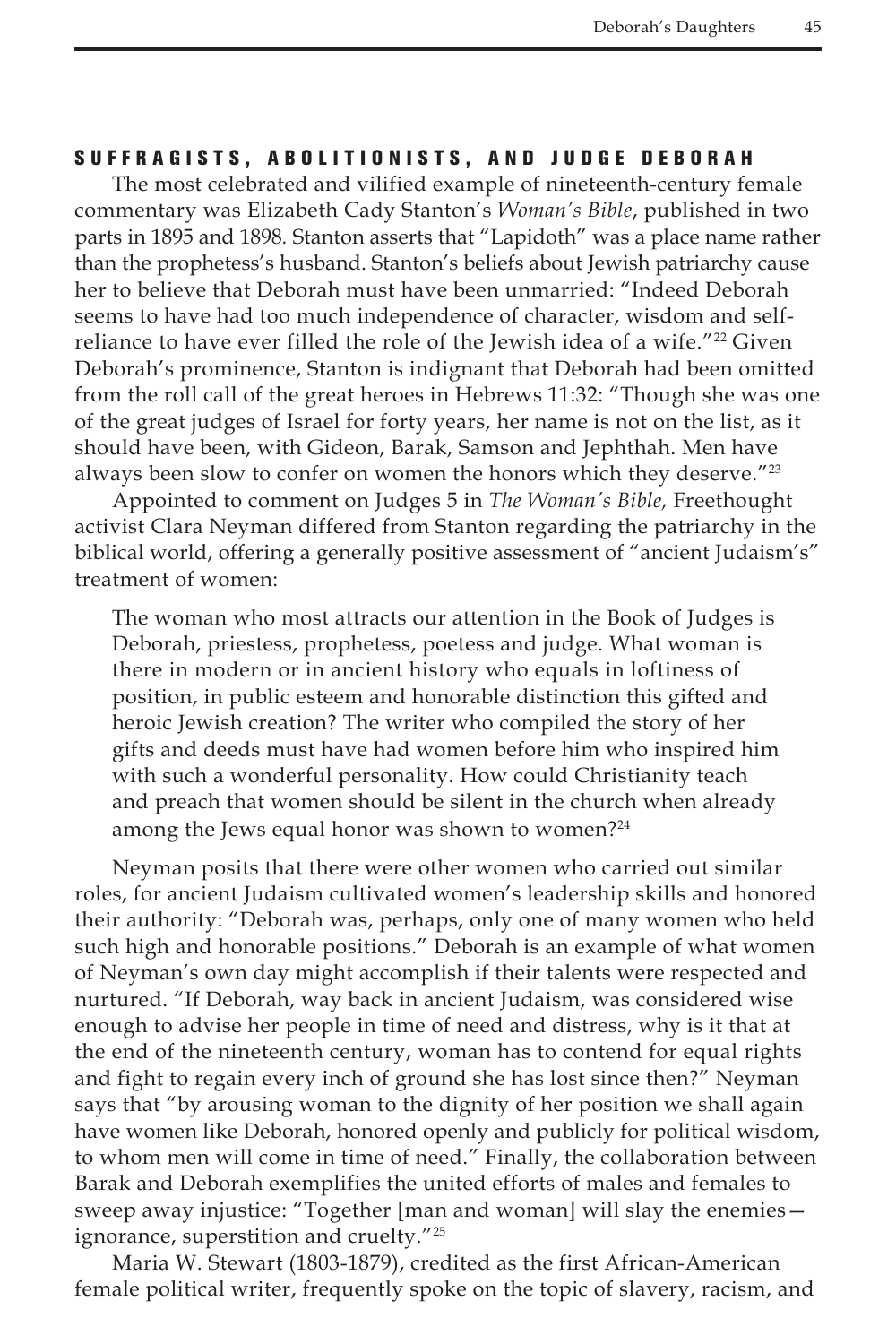women's rights. In an address delivered in Boston in 1833, she uses the example of biblical women to justify her own call to public oratory: "What if I am a woman; is not the God of ancient times the God of these modern days? Did he not raise up Deborah, to be a mother, and a judge in Israel?"<sup>26</sup>

Angelina Grimké (1805-1879), a prominent Euro-American abolitionist writer and lecturer, made a similar point when urging southern women to work to end slavery. They should remember the host of biblical women who courageously stood up on behalf of liberty: "Who went up with Barak to Kadesh to fight against Jabin, King of Canaan…? It was a *woman!* Deborah the wife of Lapidoth...."<sup>27</sup> Grimké insists that the prophetesses did not confine themselves to the domestic sphere: "I read in the Bible, that Miriam, and Deborah, and Huldah, were called to fill *public stations* in Church and State."28

In an 1894 address, Anna Howard Shaw (1847-1919), a Methodist Protestant clergywoman and president of the National Woman Suffrage Association, explicitly used Deborah to argue in favor of women's voting rights. She reflected a perspective, often expounded in suffragist circles, that corruption and graft are particularly male vices. A female leader who has a "mother's heart" will root out injustice, ensuring protection and well-being for all people under her charge. Judge Deborah is proof that a nation afflicted with injustice and corruption can benefit from "a little mothering."

There never was another country which had so many parents as we have had, but they have all been fathers—pilgrim fathers, Plymouth fathers, forefathers, revolutionary fathers, city fathers and church fathers, fathers of every description, but…we have never had a mother. In this lies the weakness of all republics. They have been fathered to death. The great need of our country today is a little mothering to undo the evils of too much fathering. Like Israel of old, when the people were reduced to their utmost extremity, in order to save the nation, there was needed a ruler who was at once a statesman, a commanderin-chief of the armies and a righteous judge, who would render justice and be impervious to bribes. God called a woman to rule, and Deborah tells us in her wonderful ode that the great need of the nation in this hour of its extremity was the motherhood applied to government, when she exclaims, "Behold the condition of Israel when I, Deborah, a mother in Israel, arose." Then was there peace in Israel and prosperity and success, as Deborah ruled the people in righteousness for forty years.<sup>29</sup>

Most early feminists held romanticized views about the reforms that females could bring to government and politics. Deborah was not only as qualified as male leaders, but her maternal feelings made her a *better* leader than the men of her society. Women said that they, like their ancient foremother Deborah, possessed a maternal perspective which made them excellent candidates for political activity, where they could bring female values into a society which desperately needed their motherly expertise.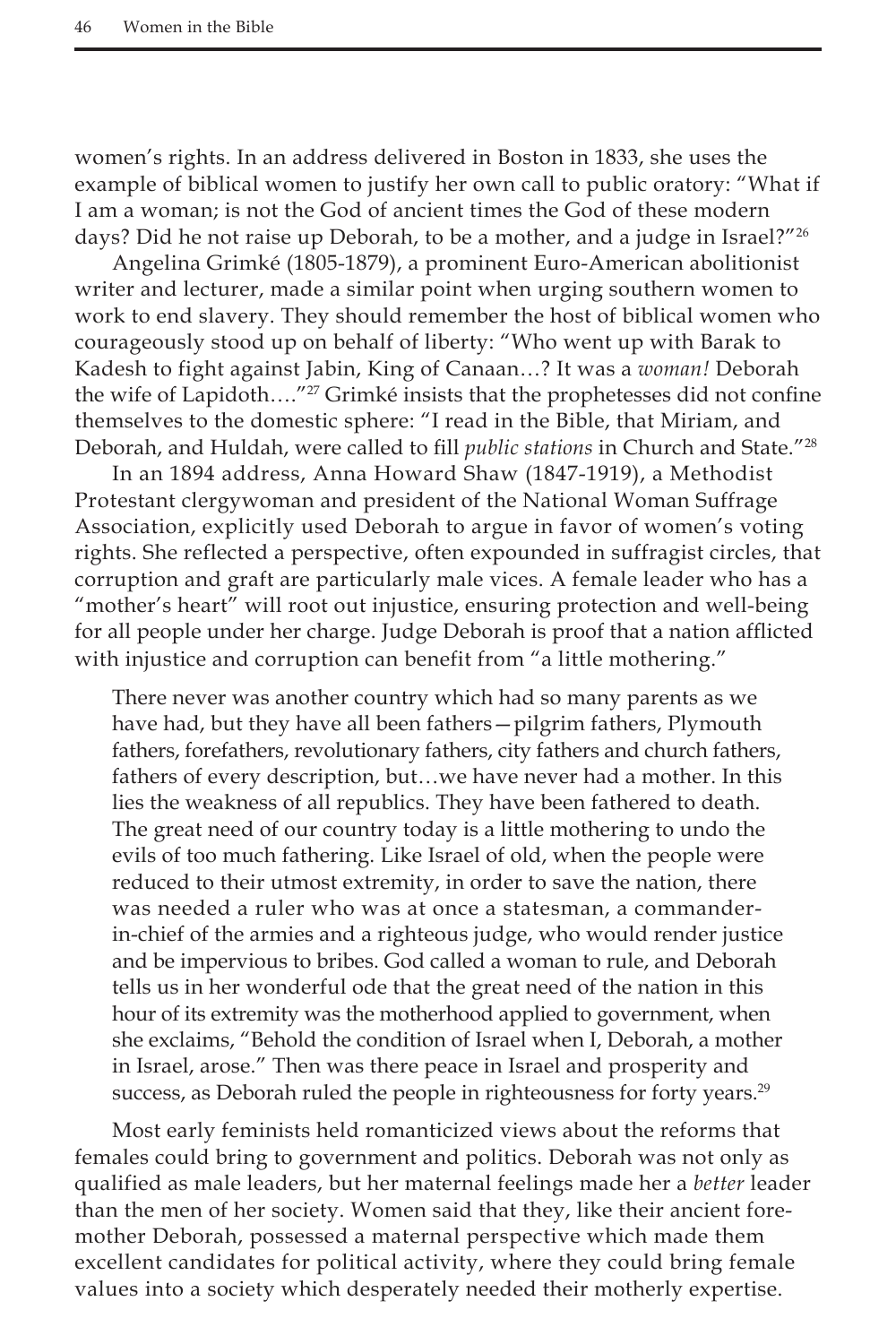#### C onclusion: M others in I srael

As prophetess and judge, Deborah was a potent symbol of female authority and speech, an obvious exemplar for women aspiring to claim a public voice in the nineteenth century. Women wondered: if Deborah was permitted to prophesy and lead Israel in ancient times, why could women not vote or preach in their own time? As we have seen, Deborah stirred the imagination, providing evidence of the great things females could accomplish in politics, literature, law, and religion, if only women's innate abilities were recognized, cultivated and respected.30

#### NOTES

1 Elizabeth Elkin Grammer, *Some Wild Visions: Autobiographies by Female Itinerant Evangelists in Nineteenth-Century America* (New York: Oxford University Press, 2003), 35.

2 Catherine A. Brekus, *Strangers and Pilgrims: Female Preaching in America, 1740-1845*  (Chapel Hill, NC: University of North Carolina Press, 1998), 137.

3 Cynthia Jürrison, "Federalist, Feminist, Revivalist: Harriet Livermore (1788-1868) and the Limits of Democratization in the Early Republic" (PhD diss., Princeton Theological Seminary, 1994), 227-230.

4 Harriet Livermore, *A Narration of Religious Experience in Twelve Letters* (Concord, NH: Jacob B. Moore, 1826), 15-16.

5 Ibid., 16.

6 Zilpha Elaw, *Memoirs of the Life, Religious Experience, Ministerial Travels and Labours of Mrs Zilpha Elaw,* in William L. Andrew, ed., *Sisters of the Spirit: Three Black Women's Autobiographies of the Nineteenth Century* (Bloomington and Indianapolis, IN: Indiana University Press, 1986)*,* 147.

7 Frances E. Willard, *Woman in the Pulpit* (Chicago, IL: Woman's Temperance Publication Association, 1889; reprinted Washington, DC: Zenger, 1978), 26.

8 Ibid., 21.

9 Ibid., 27.

10 Ibid., 34.

11 Ibid., 33-34.

12 Phoebe Palmer, *Promise of the Father; or, A Neglected Speciality* [*sic*] *of the Last Days* (Boston, MA: H. V. Degen, 1859; reprinted Salem, OH: Schmul Publishers, 1981), 2.

13 Ibid.

14 Ibid., 2-3.

15 Catherine Booth, *Female Ministry; Or, Woman's Right to Preach the Gospel* (London, UK: Salvation Army Printing & Publishing Offices, 1891; reprinted New York: The Salvation Army Supplies Printing and Publishing Department, 1975), 3.

16 Grace Aguilar, *Women of Israel,* excerpted in *Grace Aguilar: Selected Writings,* edited by Michael Galchinsky (Peterborough, ON: Broadview, 2003), 298.

17. Ibid, 298-299.

18 Harriet Beecher Stowe, *Woman in Sacred History: A Series of Sketches Drawn from Scriptural, Historical, and Legendary Sources* (New York: J. B. Ford and Company, 1873), 100.

19 Ibid., 101.

20 Ibid.

21 Ibid., 106.

22 Elizabeth Cady Stanton, *The Woman's Bible,* Part II (New York: European Publishing Company, 1898; reprinted Boston, MA: Northeastern University Press, 1993), 18.

23 Ibid., 18-19.

24 Ibid., 21.